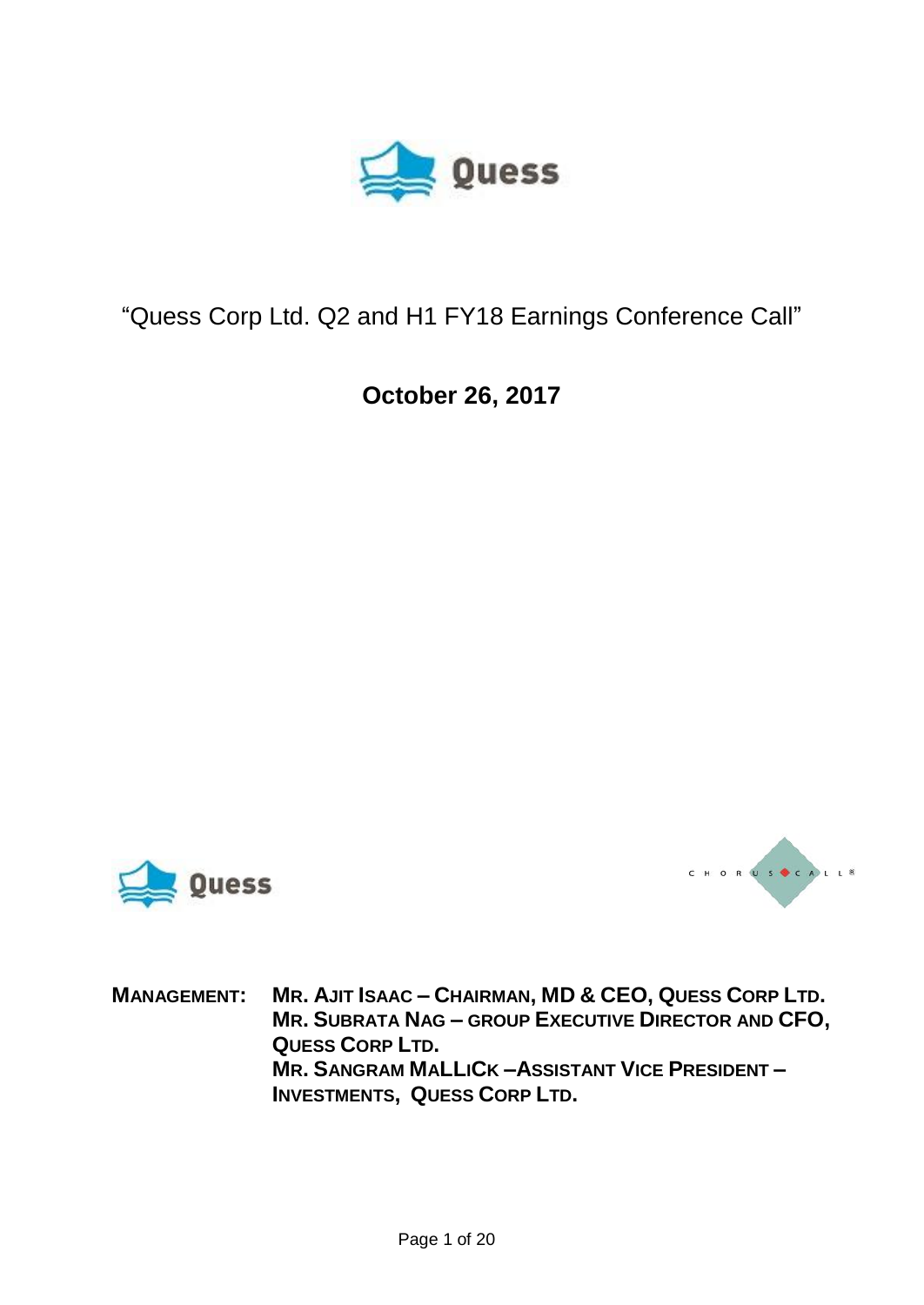

- **Moderator:** Ladies and Gentlemen, Good Day and Welcome to the Quess Corp Ltd. Q2 FY18 Earning Conference Call. As a reminder, all participant lines will be in the listen-only mode and there will be an opportunity for you to ask questions after the presentation concludes. Should you need assistance during the conference call, please signal an operator by pressing "\*" and then "0" on your touchtone telephone. Please note that this conference is being recorded. I now hand the conference over to Mr. Sangram Mallick. Thank you and over to you, Sir.
- **Sangram Mallick:** Thanks, Karuna. Welcome everyone and thank you for joining us for Q2FY18 earnings call of Quess Corp. I am Sangram Mallick and I handle Investor Relations at Quess Corp. Please note that the results and the press release have already been emailed to you and the earnings presentation has been updated on our website at [www.quesscorp.com.](http://www.quesscorp.com/)

To take us through the results and to answer your questions today, we have Mr. Ajit Isaac, Chairman, MD and CEO of Quess Corp and Mr. Subrata Nag, our Group Executive Director and CFO.

We will be starting the call with a brief discussion giving an overview of the company"s performance followed by Q&A session.

I would like to remind you that everything said on this call that reflects any outlook for the future or which can be construed as forward-looking statement must be viewed in conjunction with the uncertainties and the risks we face. These uncertainties and risks are included, but not limited to what have already been mentioned in the prospectus filed with SEBI.

With that said, I would now turn over the call to Mr. Ajit Isaac. Over to you, Sir.

**Ajit Isaac:** Good Afternoon and a warm welcome to all of you to the earnings call for the second quarter of this financial year. As part of our introductory remarks to this call, the second quarter at Quess this year has been a rather busy one. We have had a few significant events; we completed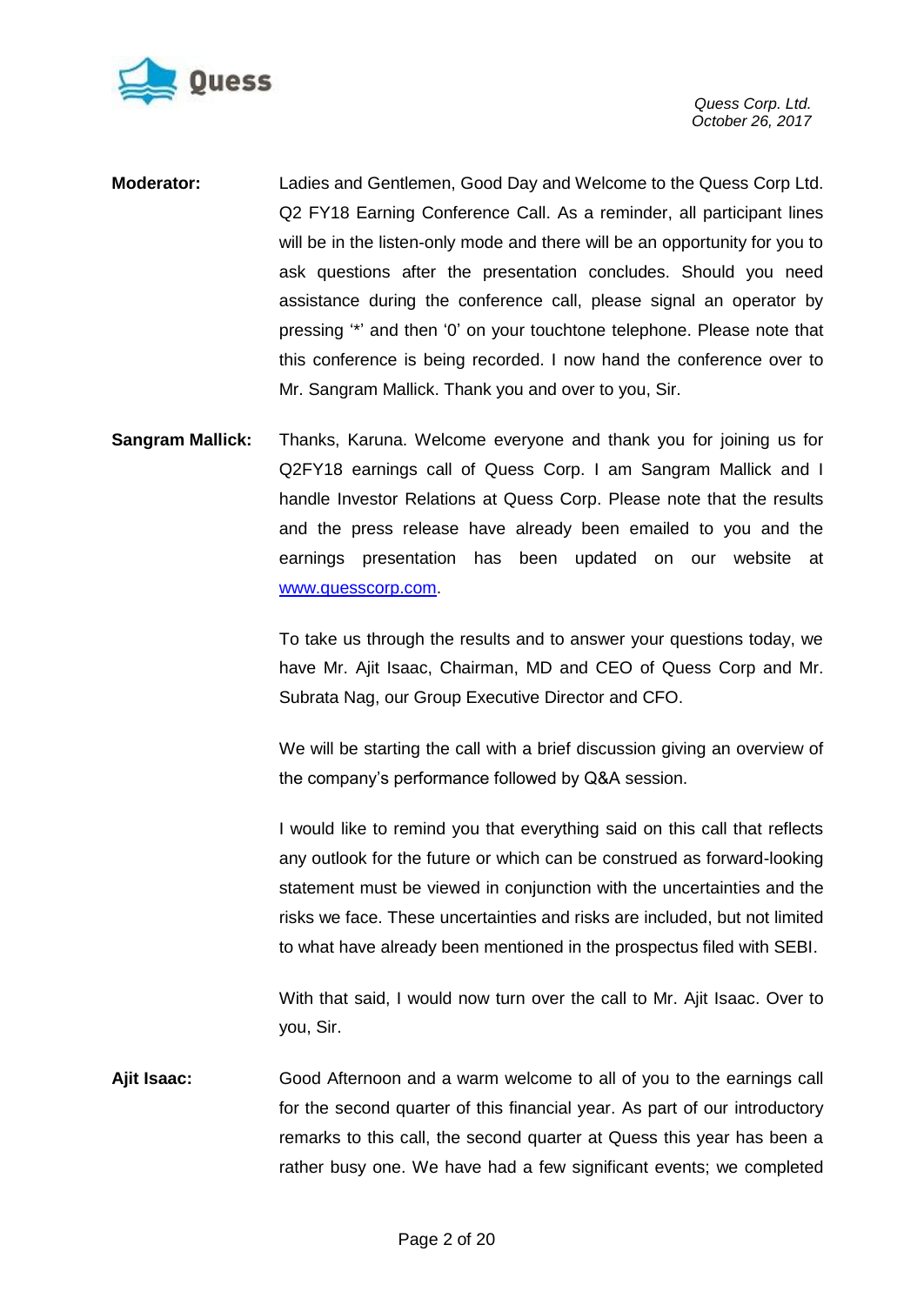

successfully our first Institutional Placement Programme (IPP) where we raised about Rs 874 crores of stock which led to the increase in the public holding of our company to about 18% and through this process added some marquee investors who joined our roster of shareholders. We also successfully implemented the GST along with the number of digitization initiatives, which will give us a competitive differentiation in the market. This quarter, the company has shown strong organic growth with revenues rising by about 25% year-on-year to Rs 1,274 crores and EBITDA by about 21% growth to Rs 66 crores. We have also started availing the benefits of 80JJAA of income tax act which was recently extended to the services' sector. As a result of this, our earnings grew by significant 367% year-on-year from Rs 30 crores to Rs 141 crores. This includes a one-time benefit of Rs 67 crores for the previous year, but we expect our company to be a zero-tax company over the next few years so long as the provision continues to be in operation.

I would also like to highlight that Quess is now 212,500 employees strong. We reached the milestone of 100,000 in the year 2015, eight years after incorporation and reached the milestone of 200,000 in just two years thereafter, reflecting the accelerated pace of growth and the success of our M&A strategy. In our People and Services business, Quess has emerged as the largest staffing entity in India with an associated headcount of 145,000 engaged in staffing services which does not include any apprentices. The company also announced two acquisitions in the industrial segment this year. Vedang Cellular Services which is the top five telecom networking and operations and maintenance company at an investment of about Rs 40 crores. Additionally, we have invested into an SPV along with Trimax IT Infrastructure Services to develop and rollout IT infrastructure for Ahmedabad city as part of the smart city project being rolled out by the government. I am also joined by my colleague Subrata Nag, our Director of Finance, and other members of our Investor Relations team who will join me in taking questions from each of you. I now throw it open to all of you to ask questions which will be queuing up and we will take it on the basis of priority as they come in. Thank you and I am looking forward to your questions.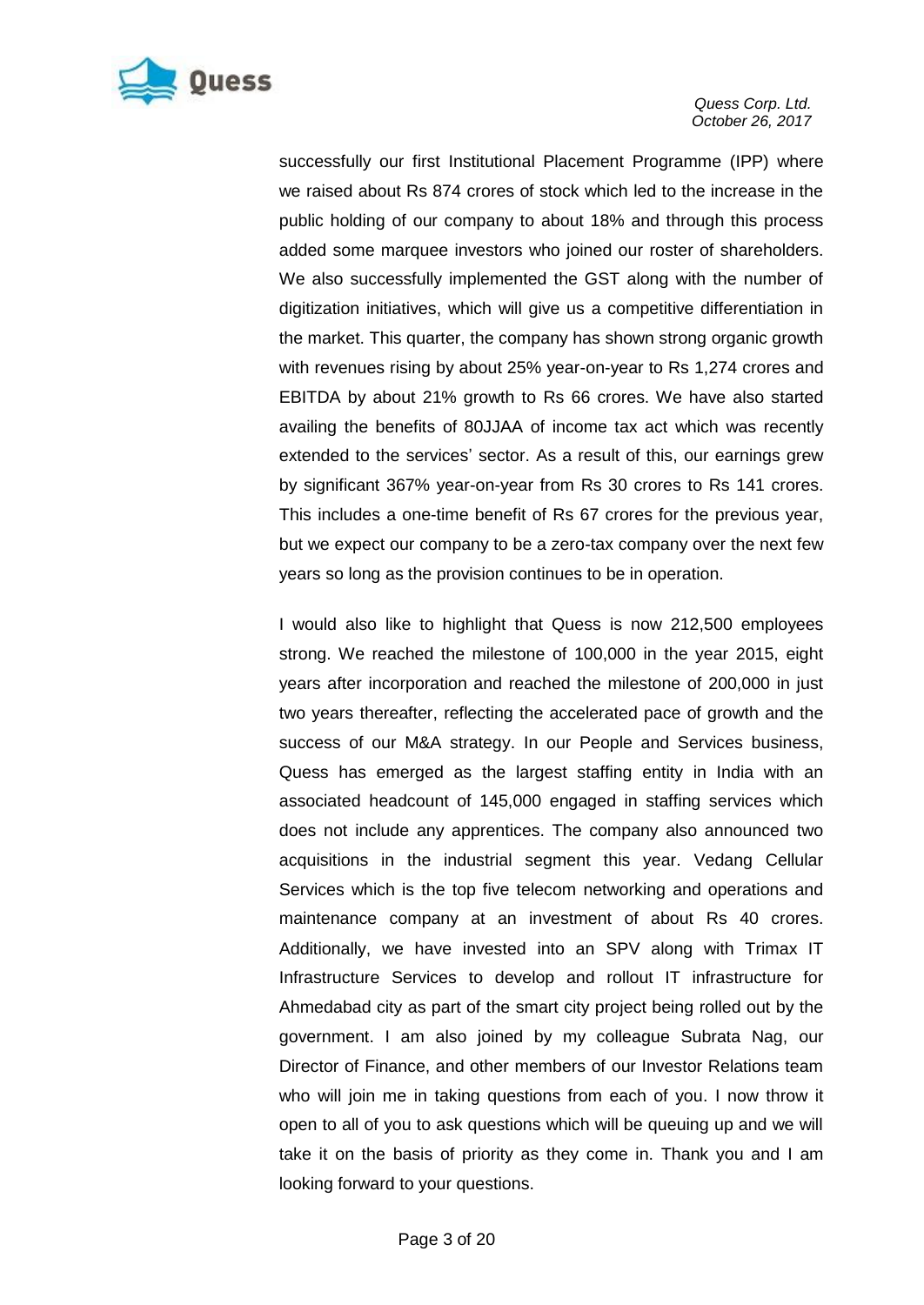

- **Moderator:** Thank you very much, Sir. Ladies and Gentlemen, we will now begin with the question and answer session. The first question is from the line of Anuj Gupta from Perfect Research. Please go ahead.
- **Anuj Gupta:** My question is what is our current market share in staffing in India and globally, and how much is the unorganized market, also at what rate is overall market growing?
- **Ajit Isaac:** We do not have the computation of our market share on a global basis, research and data on that is unavailable. In India, it is a highly granulated market. There is scope for much more aggregation, but the key element of the question that you raised is about what is the rate of growth, I think it is fair to expect a 20% rate of growth in the staffing industry.
- **Anuj Gupta:** 20% is the expectation?
- **Ajit Isaac:** That is right.
- **Anuj Gupta:** Any data for market share in India at least, your estimate?
- **Subrata Nag:** As you are aware that this industry is not being tracked in a way the other industries like FMCG has been tracked, but what data we have we can tell you is that the top five or six staffing companies may command between 20% to 25% in the market share, almost 70% to 75% is still in the unorganized sector, so that is the opportunity all of us are working together towards and that is slowly coming into the organized sector and the people like us are getting benefited from the movement from the unorganized to organized sector.
- **Anuj Gupta:** Sir, could you please elaborate the outcome-based model which we follow and are there any risks in these versus the cost-based model followed by some of your competitors?
- **Ajit Isaac:** I think we have to look at this in the context of specific businesses. We have four verticals that we operate in, one is Facility Management, second one is Industrials, third one is People & Services, and the fourth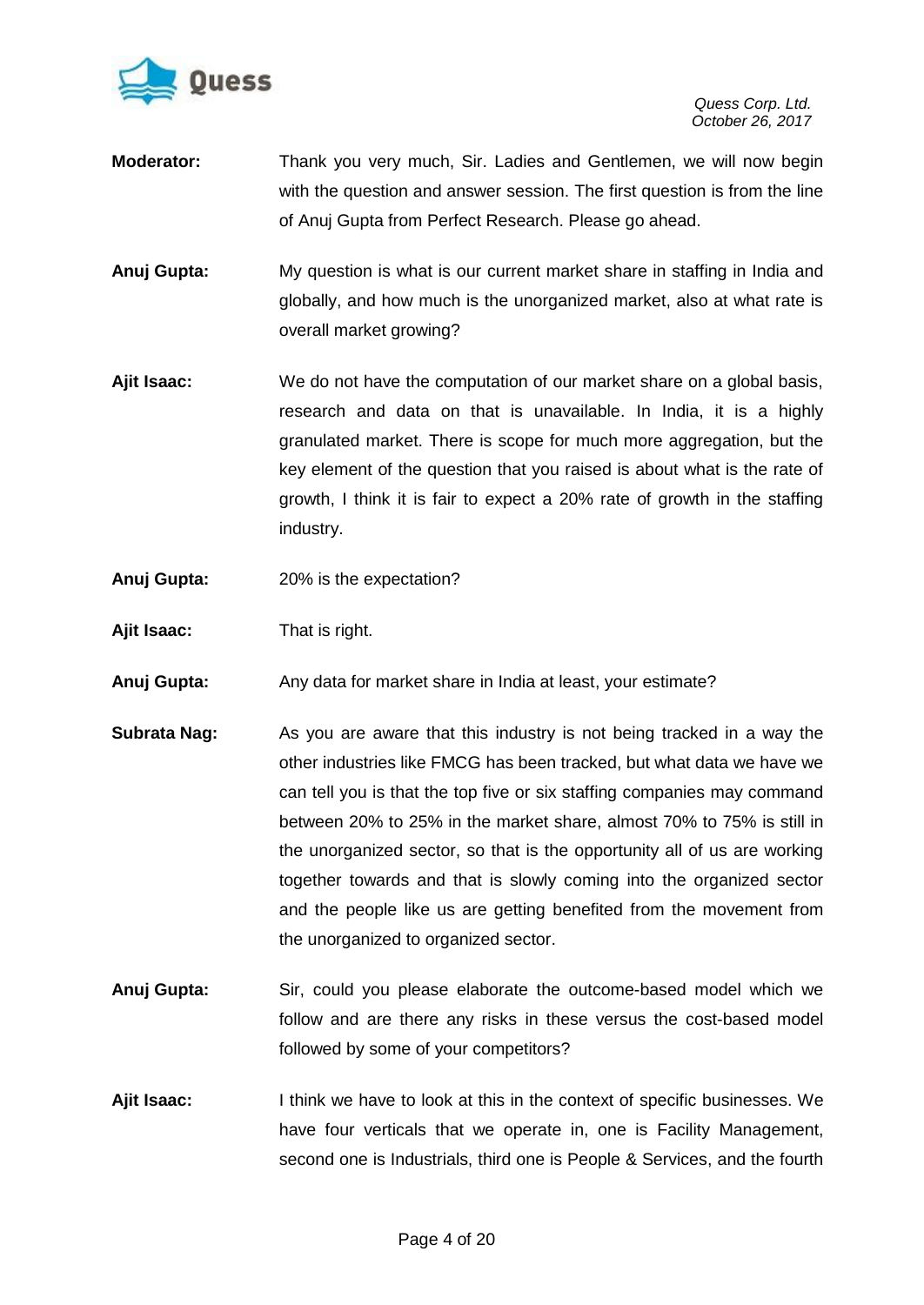

one is Technology Solutions. The outcome-based model is prevalent in Facility Management and in Industrial and lesser in People & Services vertical, so the risk if any are factored in to our pricing, the margins reflect the risk that we take and we have covered on the risk front by suitable insurance and other operational safeguards, so there is no disproportionate amount of risk as a result of the outcome-based model that we have.

- **Anuj Gupta:** Sir, sticking on to the 1800-5000 plan or is there any revision or delay in the same?
- **Ajit Isaac:** I think we have passed that stage where we had a target of 1800-5000, we have reached a revenue run rate that is in excess of a billion-dollar right now, so I think we have passed that and in terms of EBITDA margins also I think we are headed in the direction of 8% that was the directional intent and we have grown our EBITDA significantly by margins from the time we started, we are headed therefore in the right direction.
- **Moderator:** Thank you. We move to the next question from the line of Anuj Jain from Value Quest Capital. Please go ahead.
- **Anuj Jain:** My first question is related to Manipal acquisition, so can you throw some update on the Manipal acquisition by when we can expect the final closure?
- **Subrata Nag:** As on today, 30<sup>th</sup> of this month the final hearing is scheduled and we expect that the NCLT will take up on that day the final hearing and post that I think the final order will come may be in another seven to ten days, so by all probability I think by November  $30<sup>th</sup>$  at the outer limit I think should conclude the process and we will be able to consider it in the next quarter results you will see the consolidated results of Manipal along with our Quess results.
- **Anuj Jain:** Also if you can share some numbers for the business which we are acquiring under this deal, let us say like revenue and EBITDA numbers for FY17 and H1 FY18?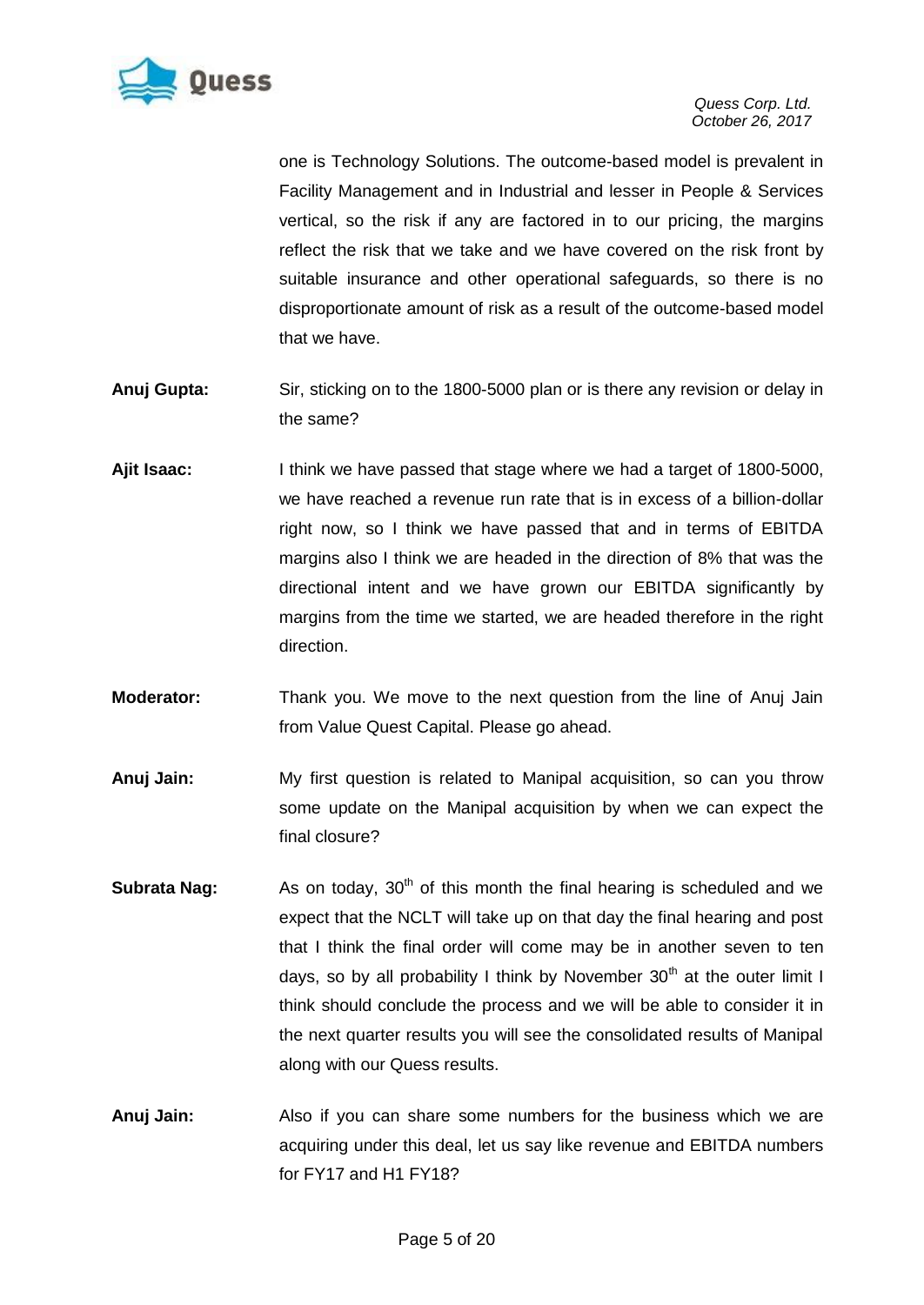

- **Subrata Nag:** Manipal, the revenue is around Rs 552 to Rs 600 crores and they are working at about 10 to 11% margin, so you can say they are between Rs 552 to Rs 600 crores which can be expected from this year.
- **Anuj Jain:** My second question is regarding the visa issue in America, so how is our business getting impacted by this issue?
- **Subrata Nag:** No, we are not at all dependent on any visa issue as far as the US is concerned. Our American staffing business or Canadian staffing business is fully dependent on the people who are residing there, either Green card holders or the American or Canadian citizen. We do not use H1B for our business, so we do not have any direct implications on our business for visa issues.
- **Anuj Jain:** Continuing to this part, do you see any headwind for the IT staffing due to automation in IT industry?
- **Subrata Nag:** We do not see any major headwinds in this sector. We also discussed earlier that the automation, the buzz what we are hearing and what is happening on the ground, there is some wide gap. Definitely, there is some stress in the service sector, which is one third of our IT staffing business, some of the Indian staffing companies particularly at the low end of the staffing entry-level. Otherwise, headcount wise, we do not see any major impact as on date, but definitely Indian IT staffing as all of us know are going through a bad lean patch, so there is some stress on the margin and the growth aspect what you used to see in Magna is little bit of slowed down, we have to accept that.
- **Anuj Jain:** The last query is regarding the GST impact, we have mentioned and written quite a bit in our annual report regarding the benefit from this movement, so if you can elaborate more on this?
- **Subrata Nag:** There are two things, one is the GST direct impact that you may have seen in our results that because the service tax has gone up between 15% to 18%, we have an impact of almost Rs 25 crores in additional working capital requirement and also as a transition process, lot of our customers delayed in the invoice accepting and where we raise the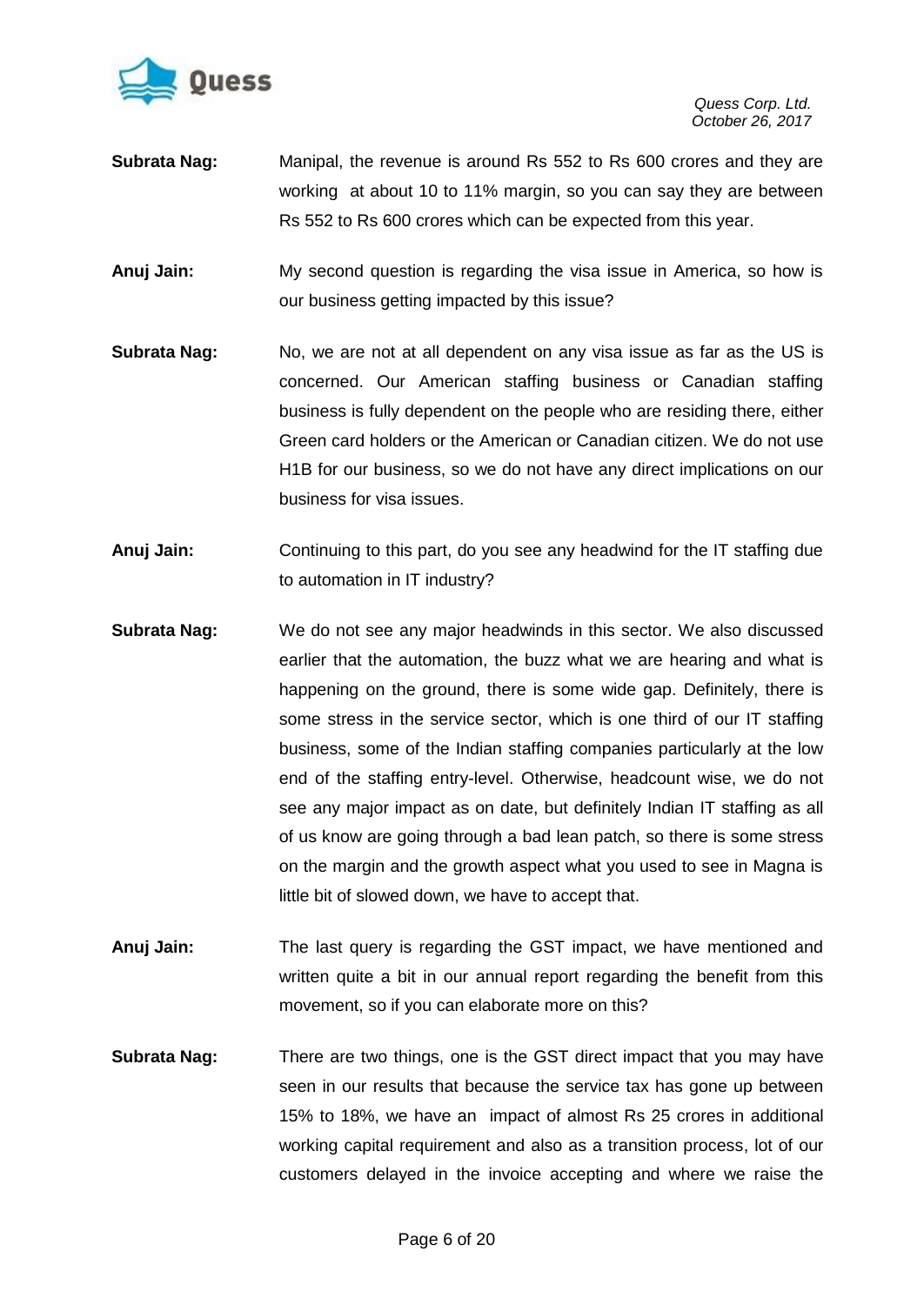

invoice through portal, faced technical issues, so this quarter we had some issues as far as the cash flow is concerned which is getting eased out slowly as we are moving into and people are getting used to the technical glitches of the GST, that is one part.

Second part, you are right, I think we see particularly in our staffing space more and more companies are outsourcing, recently for example, we got one contract from a cosmetic company who are almost 2000 people which they used to employee through the distributors, but they now are bringing into their own fold and outsourcing to us, so we are getting these new contracts because people are seeing the benefits they are getting as far as the GST credit is concerned. So what we thought, that is happening, but I think it will take another quarter or two quarters to really feel the benefits, but definitely, our People and Staffing business are getting lot of tailwinds because of the GST implementation.

- **Anuj Jain:** Regarding GST, if you can comment on the competition like the unorganized players who were non-compliant, how they are getting impacted after this?
- **Ajit Isaac:** I think you should ask them about it.
- **Subrata Nag:** You have to give some time because see, it is not even a quarter, even if people want to change, nobody will change disrupting their current business, so you have to give them some time. We see some early signs, but as I told you give a quarter or two and you will see that how it is panning out in the market.
- **Moderator:** Thank you. The next question is from the line of Aniruddha Jain from Quest Wealth Advisors. Please go ahead.
- **Aniruddha Jain:** Can you just throw some light on the recent acquisitions in terms of revenue, PAT, ROC, and the second question is regarding, I am finding some investment of around Rs 564 crores in balance sheet, so can you brief about that?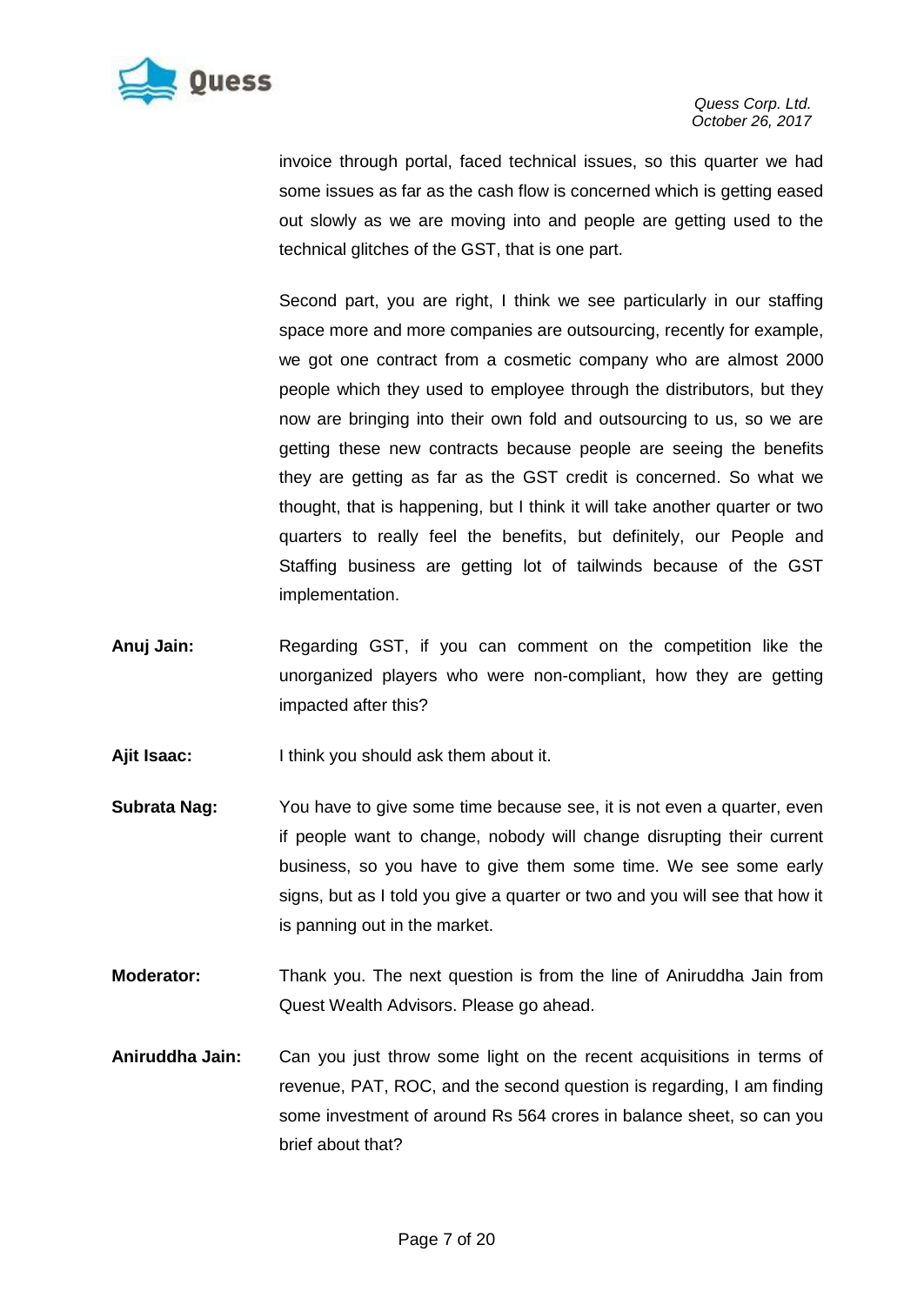

**Ajit Isaac:** On the investment we just made in Vedang, Vedang is a company that does Telecom network optimization work in the RF equipment space. It is one of the top five players in India, employs about 1500 technically qualified staff who deliver these services, has contracts with some of the best names who are equipment manufacturers and operators of tower companies in India. The company does approximately about Rs 100 crores of sales now and has an EBITDA of about Rs 11 crores, so it is at a margin in excess of about 10%. We are buying about 70% of this company right now for a consideration of about Rs 40 crores and the balance we have an earn out that we will implement in the next couple of years. The team is led by CEO, Ashish, who we find is a terrific addition to the leadership team of Quess Corp itself. We believe that the combination of Maxeed which we have organically built in India and is engaged in passive infrastructure along with Vedang, which works as the active infrastructure space will give Quess solid hold on the telecom services market making us the top three player, so that is the summary of Vedang itself. We also have an investment in SPV along with Trimax to implement the smart city project of Ahmedabad. In the industrial space, we have noticed that infrastructure is moving from civil, mechanical electrical, electronic to the digital space. The digital infrastructure layout or rollout of that in the smart city program in India is a big opportunity for us and we think that the qualification and experience that we gain from this will extend into operation and maintenance services in the future. This project will also be EBITDA and margin accretive for us and we expect the completion of this project in the next six months" time followed by a five-year period of maintenance.

- **Aniruddha Jain:** What about the investment which are there in the balance sheet of Rs 560 crore?
- **Subrata Nag:** I am coming to that, that Rs 560 crore that is the investment in the mutual fund, the money we raised, if you see the current investment basically the money part in the mutual fund, the IPP money.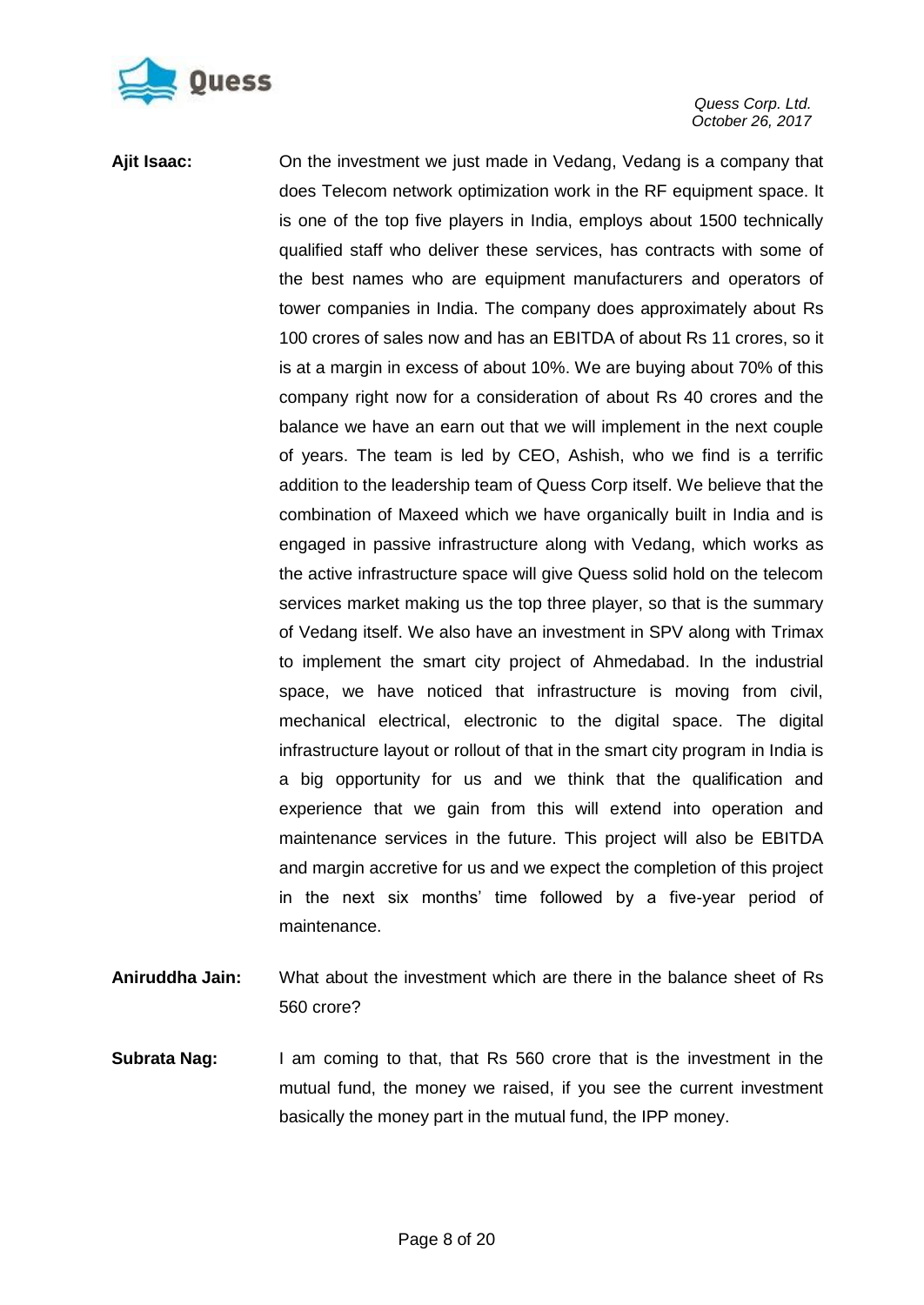

- **Moderator:** Thank you. We take the next question from the line of Sagar Lele from Motilal Oswal Securities Ltd. Please go ahead.
- **Sagar Lele:** Just wanted to understand if you guys are on track towards profitability improvement in Brainhunter, I believe we had a small profit in FY17 there, just wanted to understand what the progress so far has been?
- **Subrata Nag:** Last year 2014-15 as you are aware we had almost a loss of Rs 2 million, last year we just broke even, and this year I think we are making profit, H1 we had a reasonable amount of profit. We think this year we will end up between around Rs 1.3 to 1.7 million carry EBITDA profit in Brainhunter.
- **Sagar Lele:** Also on the acquisition, just wanted to understand what, if there are any overlaps in terms of customers with your current Telecom business and just a little more in terms of the customer concentration in the entity as well, are revenues dominated by a couple of customers or they are well spread out?
- **Subrata Nag:** That is a good question, basically Maxeed currently working mainly in the South India and little bit of Eastern part and Vedang in that case is very strong in the Western India, so I do not see any major overlap between these two entities currently working overall in the wider sense in the same space. Actually, they would be complementing each other and we will have a pan India presence. The policy we follow when we consider acquisitions is we go for additionality, so that is also working here. It is basically giving us a wider geographical presence in the North and West rather than South and East where we are currently having our presence.
- **Moderator:** Thank you. The next question is from the line of Mihir Sheth from Davidson Kempner Asia Limited. Please go ahead.
- **Mihir Sheth:** Just one question for you Isaac, in terms of the deployment of the money that you all raised in the QIP, would you have some sort of timeframe within which you want to deploy this capital and what are your acquisition pipeline look like right now, how busy is your team?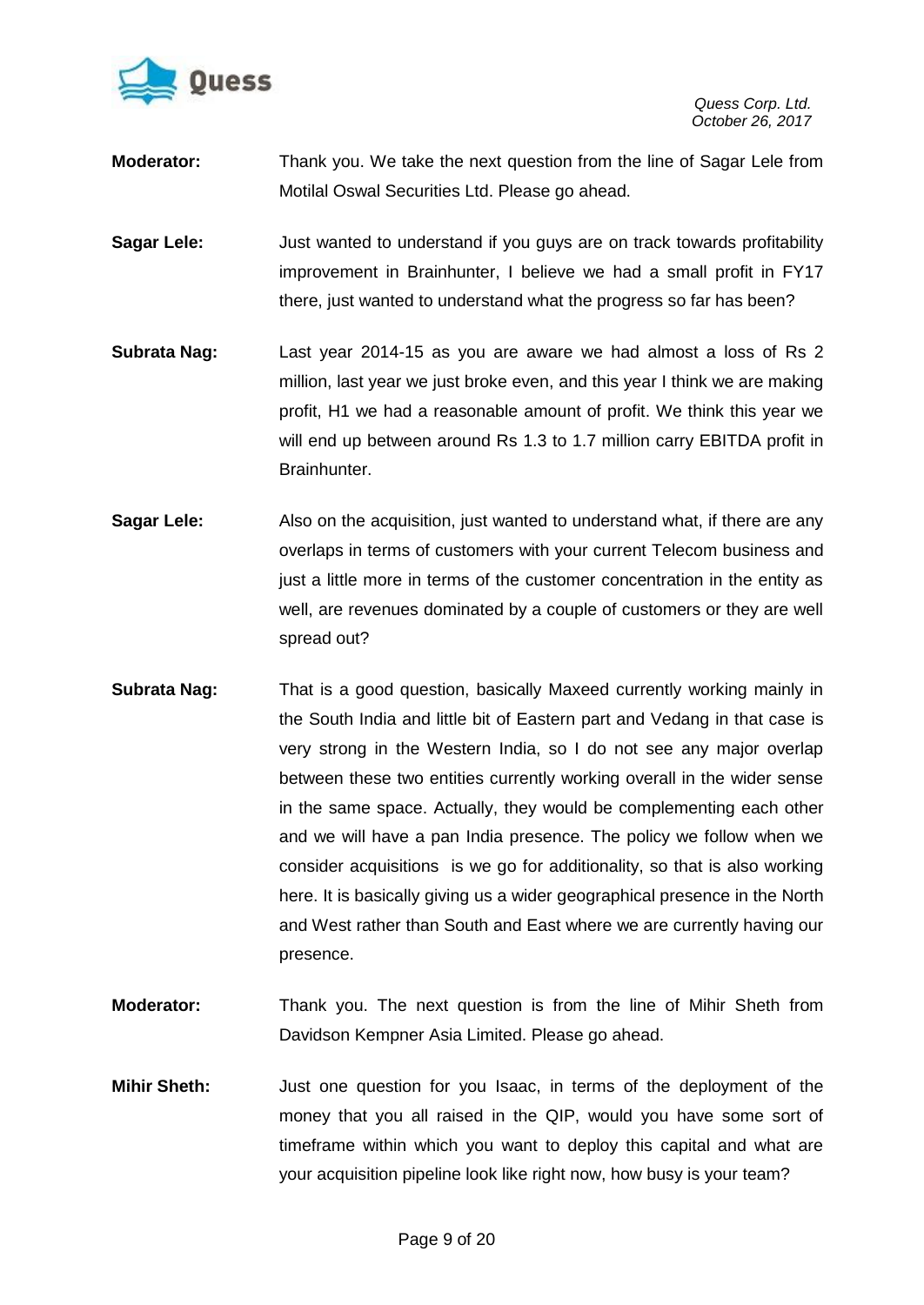

- **Ajit Isaac:** We are very disciplined investors, we have done 16 or 17 investments so far and we believe we have created an effective playbook by which we conduct these exercises. We are not in a hurry, but having said that, we have sufficient throughput of opportunities right now. We have concluded two and we have an active M&A team in our office, all sufficiently engaged I believe and we think that there is enough momentum to be able to get through with this in the next one year"s time.
- **Mihir Sheth:** If I can slip in one more quick follow up question, in terms of the People and Services business that the revenue growth has seen a pretty nice pickup when I compare it with in the past few quarters, so do you think you sort of turned the corner in that business in terms of revenue growth and now you should be tracking in line with a 20% growth that you all expect or do you think in the near-term given the base low, you could actually track slightly higher than that?
- **Subrata Nag:** No, previously also we told that the Q1 is always little slow in the People and Services business and normally in the June-July, in the anticipation of the festive season coming which normally come September-October, business started, and you see the growth coming back and that is happening also this year, so Q2 was a good quarter, but I think it is just starting point. I think Q3 and Q4; I mean H2FY18 actually if you see historically, is always our strong quarters in the People and Services business, so I think that same thing will repeat this time. Consumer demands are very strong and we see a lot of enquiries are coming. And we are quite strong in the Telecom and Retail sector, and our presence in the BFSI sector actually has been increasing and we are seeing more client additions. So I do not see any slowdown actually, People and Services business is always our strong point of the Quess Group, so that will remain there and we will see more growth coming from there.
- **Moderator:** Thank you. The next question is from the line of Kunal Bhatia from Dalal & Broacha Stock Broking Ltd. Please go ahead.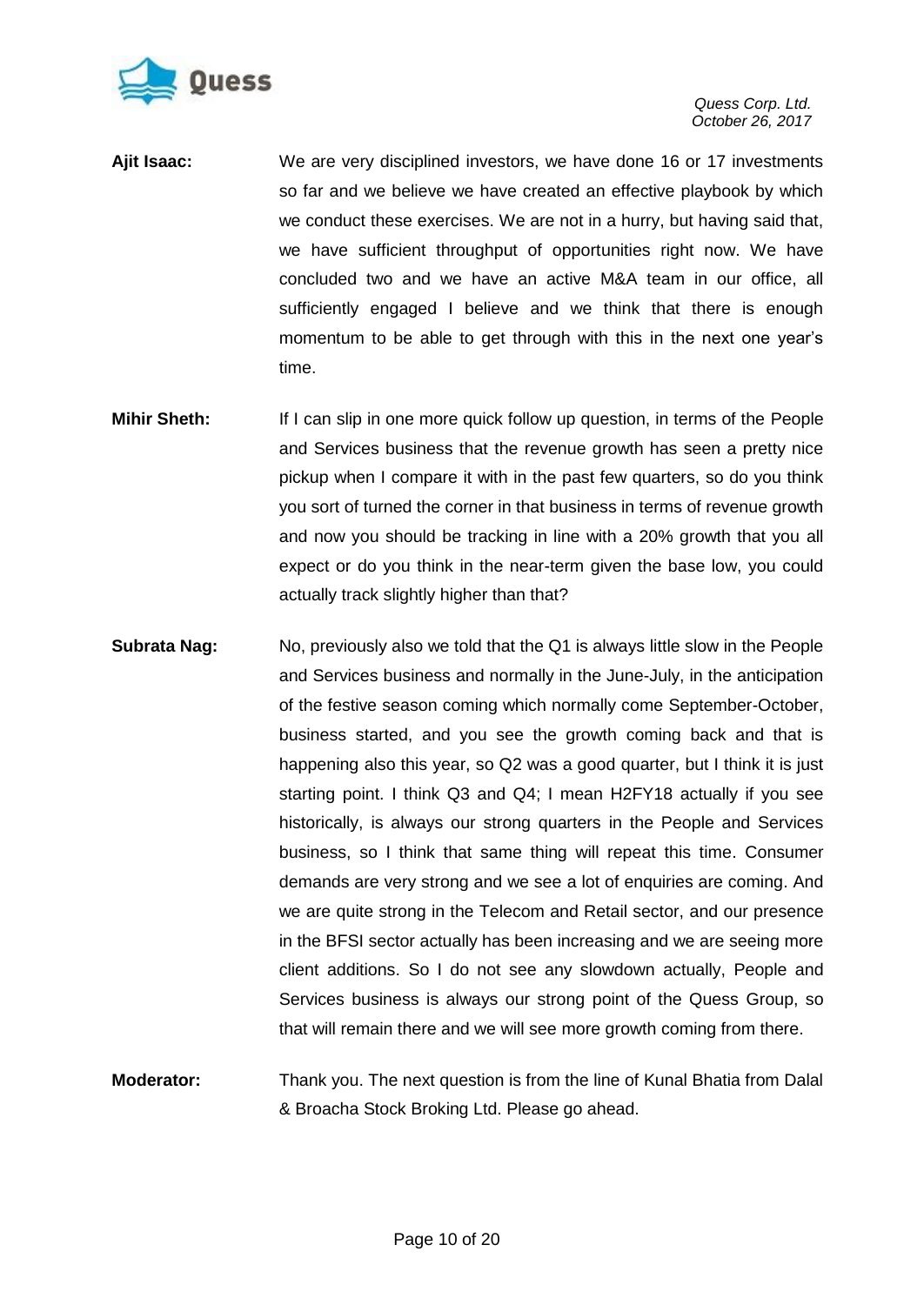

- **Kunal Bhatia:** Sir, I just had a question on the tax benefit which we have got on the 80JJAA, just want to clarify, how much did you mention was the one-off on account of the last year, and secondly also wanted to know going forward, what is the tax we should expect for our business, and thirdly, just wanted an update on how is the business in case of MFX doing, and finally the question on the acquisition which is Trimax, if you could give some details in terms of the revenue and on the margin?
- **Subrata Nag:** Thanks for that. For the 80JJAA, as previously said when we discussed in our investors conference, we also told that we were evaluating ourselves about the eligibility because the amount will be quite substantial, we knew that, that is why in the March "17 we did not take, could have taken but we waited and we asked our auditors and also our tax advisor to go to the department, find out, and give us a concrete 100% assurance that we will be getting this benefit, there should not be grey area or ambiguity, so that process has been done and taken care of. Actually, we spoke with most of the stalwarts in the Indian industry and everybody came up with the opinion that this is genuine and you can go ahead, so we took the benefit this time. For that previous year"s benefit that is around Rs 67 crores, that is the one time and balance of Rs 13 crores came for this half year up to H1, so that is the total Rs 80 crore you see this quarter in the benefit. As you understand that there will be a MAT, but we will also be getting the MAT credit, so as Ajit mentioned, my view that next couple of years we will not have any tax liability as such. You will always see jump between the PBT and PAT, but it will depend on number of people we are adding year after year and as long as the provisions are there. If the way we are adding people if I take a projection I think as we told earlier also Rs 20 to 25 crores in first year and then as a peak in the third year because you know it is in the first year, second year, third year you take, so third year after the starting from the last year it will be the peak and that peak as per my current end of business what we are going between Rs 60 to 70 crore at the peak annual benefit we will be able to get, so that is 80JJAA.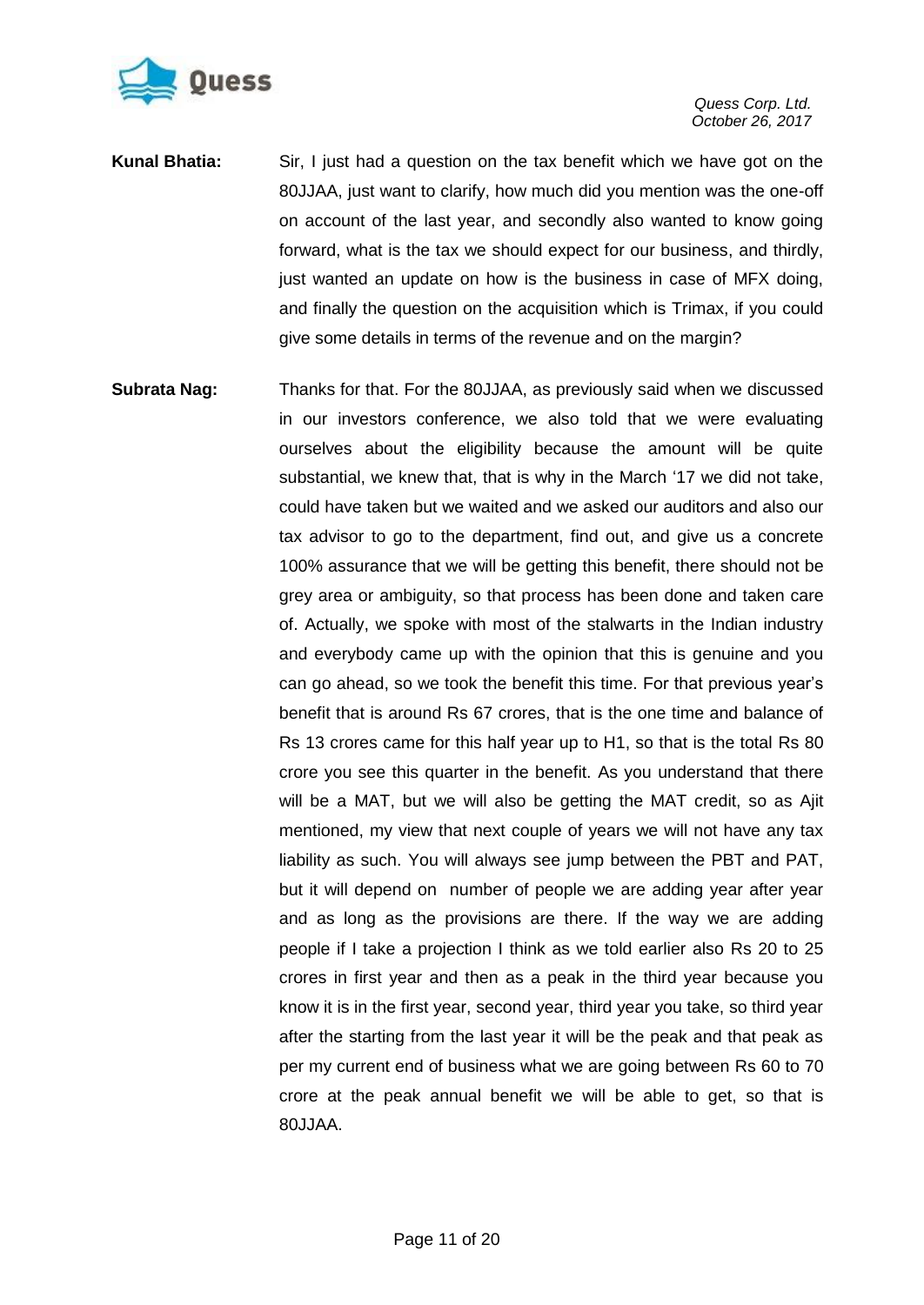

Your next question was Trimax, along with the Trimax we will be executing the smart city project and that project is entirely valued at 200 crore plus, so we will be doing that activity next nine months to one year's time, it will be done and then it will be four years or five years I think O&M activities will be there. There will be not much investment as such, but definitely there will be a working capital exposure because we have to invest that, so we have been trying to limit that and see how effectively financially we can do that. Smart city is a huge thing happening in India and I think if we can execute this, it will give us the required qualification and experience to make a larger play for Quess in the coming years.

The last question MFX has been doing actually very great, this year they are making substantial profit and we got some good contracts in Latin America. Also, in the last board meeting, we have taken approval to set up a subsidiary or branch in Chile, so hopefully, we are in the process, we will be doing that in a year and we are getting more business there. This year MFX will have a good year.

- Kunal Bhatia: Sir, you mentioned Trimax is one plus four years, right?
- **Subrata Nag:** The first year is basically the current project is in the execution mostly and then four years in the operation and maintenance after that.
- **Kunal Bhatia:** Sir, in case of the 80JJAA, is there a limitation in number of years or it is continuous?
- **Subrata Nag:** No, there is no limit actually, as on date it is an open-ended continuing provision.
- **Moderator:** Thank you. We take the next question from the line of Snigdha Sharma from Axis Capital. Please go ahead.
- **Snigdha Sharma:** Sir, just some quick questions from my side, first of all and I am sorry I actually missed some of the initial opening comments, so apologize for aberration if any, what was the organic growth during the quarter?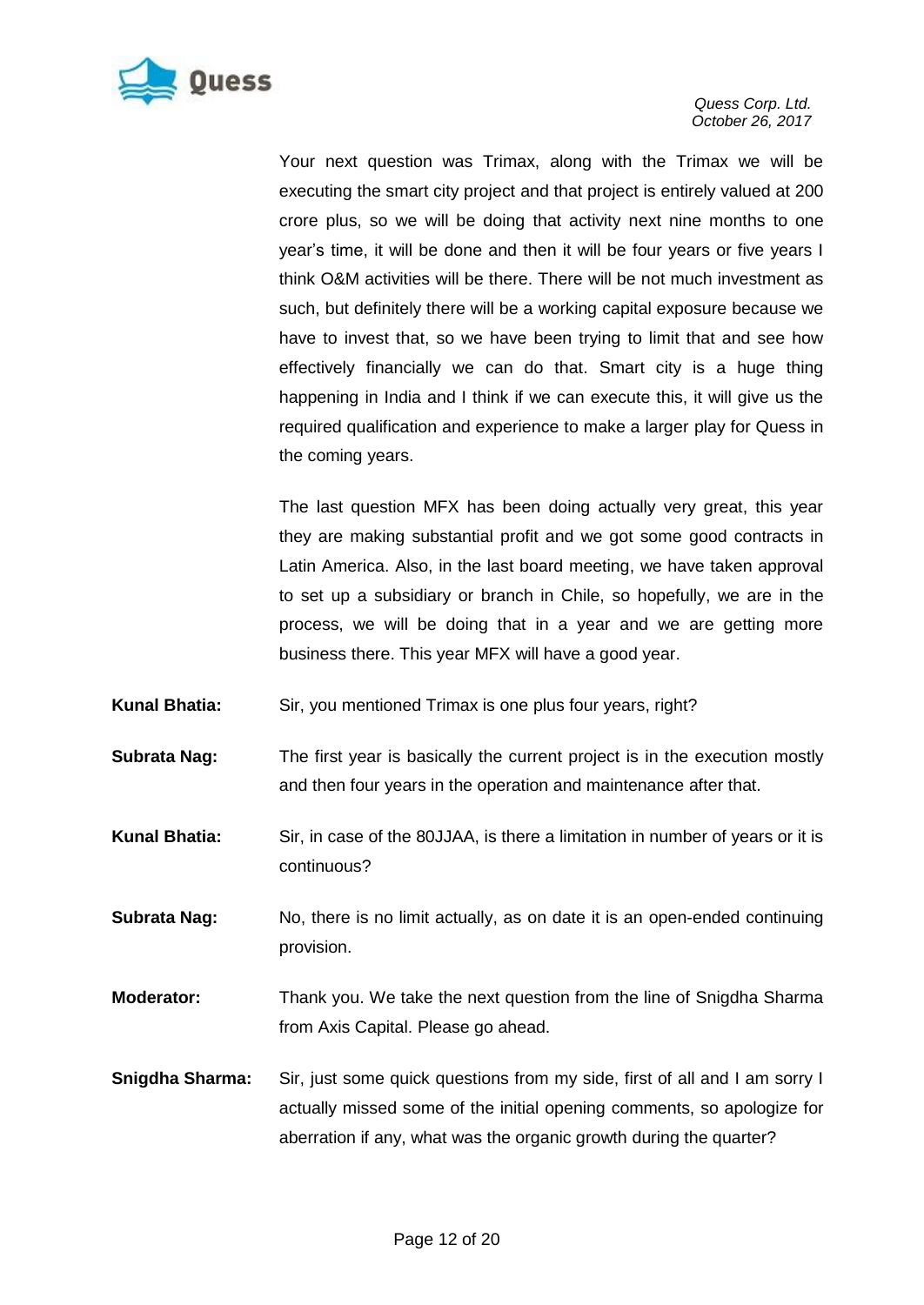

- **Ajit Isaac:** The organic growth at a company level in top line is on a year-on-year basis is almost about 16%.
- **Snigdha Sharma:** The remaining would be contributions from what?
- **Subrata Nag:** Snigdha, we did not do any acquisition in the last quarter or quarter before, so in this quarter entirely came through organic, only thing when you compare year-to-year, Comtel was not there last year time, so some of the Comtel revenue came when you compare Y-o-Y basis, otherwise, the entire thing is organic you can consider.
- **Snigdha Sharma:** This Comtel acquisition was contributed to the remaining growth, physically?
- **Subrata Nag:** Yes, Comtel in the revenue part mainly contributed some portion of that over a year.
- **Moderator:** Thank you. We take the next question from the line of Madhu Babu from Prabhudas Limited. Please go ahead.
- **Madhu Babu:** Sir, just on the people staffing, general staffing next one-and-a-half to 2 years which would be the industries which would be more vibrant in terms of addition?
- **Subrata Nag:** We have a widespread coverage in the People and Services. As I was telling just now that we are very strong in the Telecom, FMCG, and consumer durables or Retail, but we see currently couple of sectors are coming, one is that basically BFSI and also slightly open up happening in the Manufacturing sector, and the theory what we have told many times that we strongly believe that GST will open up the Manufacturing sector and if that happens, definitely that would be a large segment for us. So five to six areas where we are strongly growing, I do not think any particular segment will outperform the others, everything will be growing.
- **Moderator:** Thank you. The next question is from the line of Ashish Chopra from Motilal Oswal Securities. Please go ahead.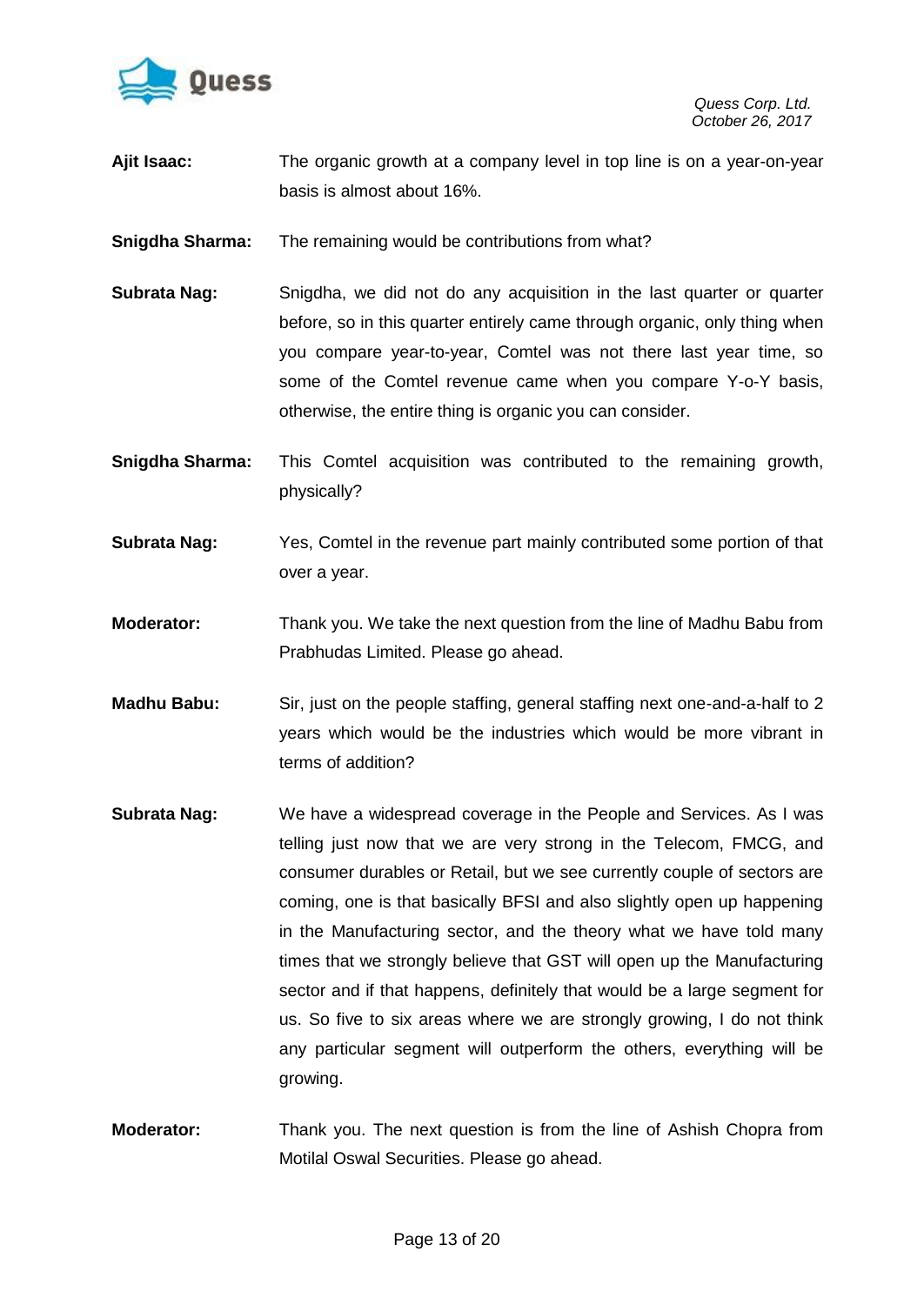

- **Ashish Chopra:** Ajit, just one question around the People and Services business, with the significant benefit that you now have on the bottom line thanks to 80JJAA, just wanted to know your strategy around it as to could it lead to passing on some of the benefits to clients and hence an impact on the operating line because otherwise it does become a big incentive for the clients to hire themselves as well?
- **Ajit Isaac:** We do not think that we can identify by each associate and on a oneon-one basis pass benefits by associate back to the client, that is something that will not happen and there is also the requirement to look at continuity of service and other issues related to that, so it is probable that there will be some rotation of associates between clients too while continuing on 240 days of employment with us, so we do not envisage the situation that you have mentioned.
- **Ashish Chopra:** Just pardon my understanding on 80JJAA, but so I think Subrata was mentioning about the benefit being Rs 20 to 25 crores per year, so could you just run me through the total of Rs 67 crores for FY17 that has been booked in this quarter, as to how does one come to that kind of a calculation, that will be helpful?
- **Subrata Nag:** We will take that offline and mainly the deferred tax was created last year because as per the accounting standard, so that is one of the reason for that Rs 67 crores, a large part of that came from deferred tax, but if you want the exact details you can call us and I can definitely explain to you how it has been calculated.
- **Moderator:** Thank you. The next question is from the line of Joshua Ho from Saga Tree Capital. Please go ahead.
- **Joshua Ho:** Just like to ask you regarding the global technology segment, if I remove Comtel from Q1 and Q2 numbers; is it true that of any growth is flat and why is that so?
- **Subrata Nag:** Organic growth is, you are right, if you take out the Comtel in the GTS, organic growth is very timid and muted actually, but there has been some growth in the profitability. As we were telling that Magna is doing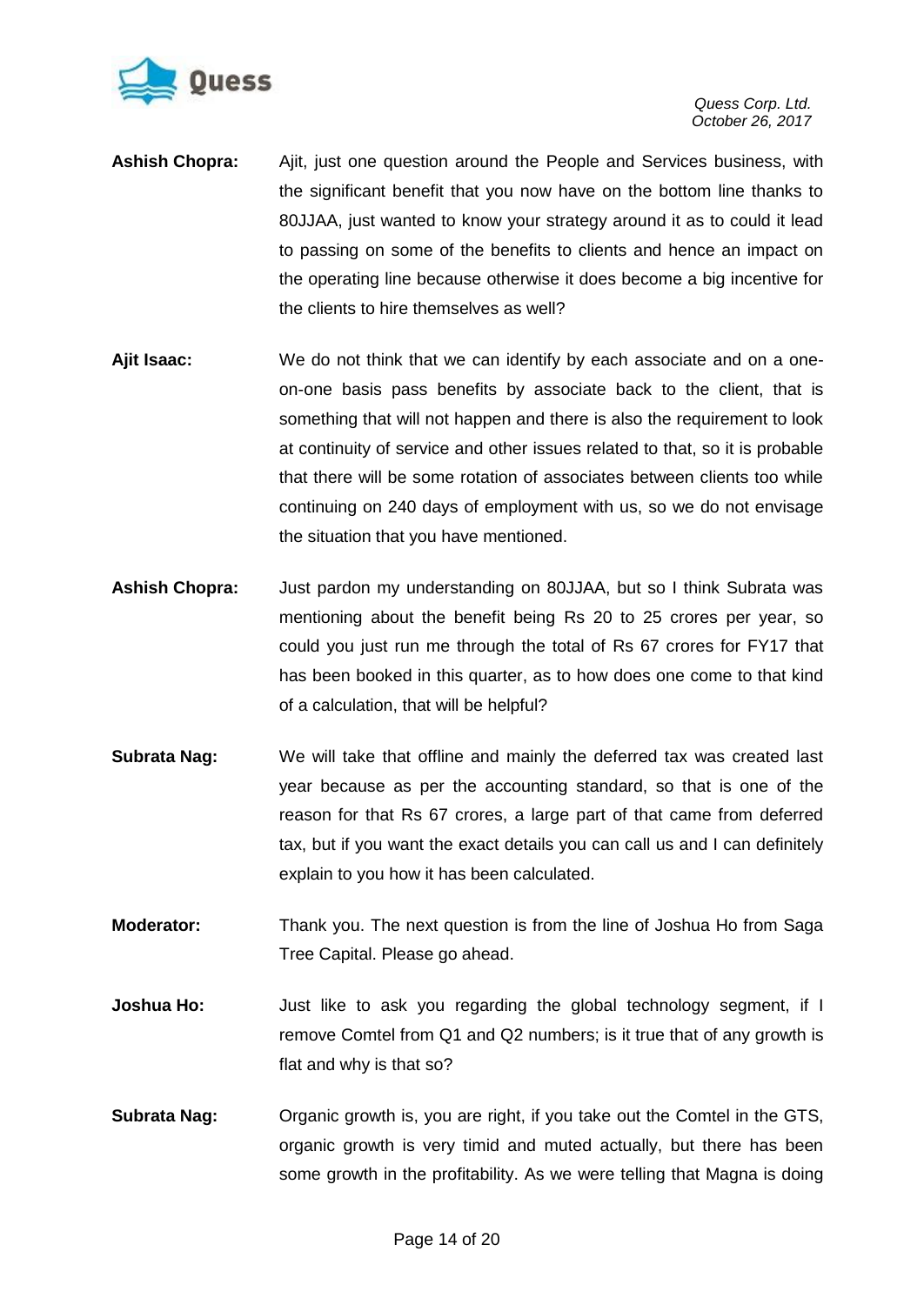

okay, but the growth is not happening what we used to have and as you know other two major components of our technology business in the MFX and the Brainhunter. MFX revenue is more or less they have been growing, but not in the ratio or at the percentage what we see the growth in India, but basically by the product mix and the change in the service offerings, profitability has been growing at a much faster pace than the revenue, so those I agree the revenue growth is very muted, but there has been some growth in the profitability in the GTS business if you take off the Comtel.

**Joshua Ho:** Is it competition?

- **Subrata Nag:** No, it is not competition, Magna is still the largest IT staffing company in India and we have currently almost 10,000 plus engineers working there, but as the Indian IT as I was telling couple of minutes back, the Indian IT going through a lean patch, there has been some pressure on the margin because customer is asking sometimes give us some discounts and others, , so this is a little bit of a lean patch, but we think with the number increasing, we will be able to turn it around in the next two quarters.
- **Moderator:** Thank you. The next question is from the line of Harit Shah from Reliance Securities. Please go ahead.
- Harit Shah: Sir, I just had one clarification, your Vedang and Manipal, bookkeeping question when will they be consolidated from?
- **Subrata Nag:** Manipal as we are waiting for the NCLT approval to come and as per the scheme, We believe that we will be able to consolidate it from the effective April 1 of this current year, FY17-18, for the full year it will be consolidation and Vedang I think we will be able to close maybe in next 10 to 15 days and then the balance period at 3.5 months will be coming in this financial year.
- **Harit Shah:** Okay, basically your facility management business can almost double in size with the consolidation of Manipal, I guess more than double, would that be correct?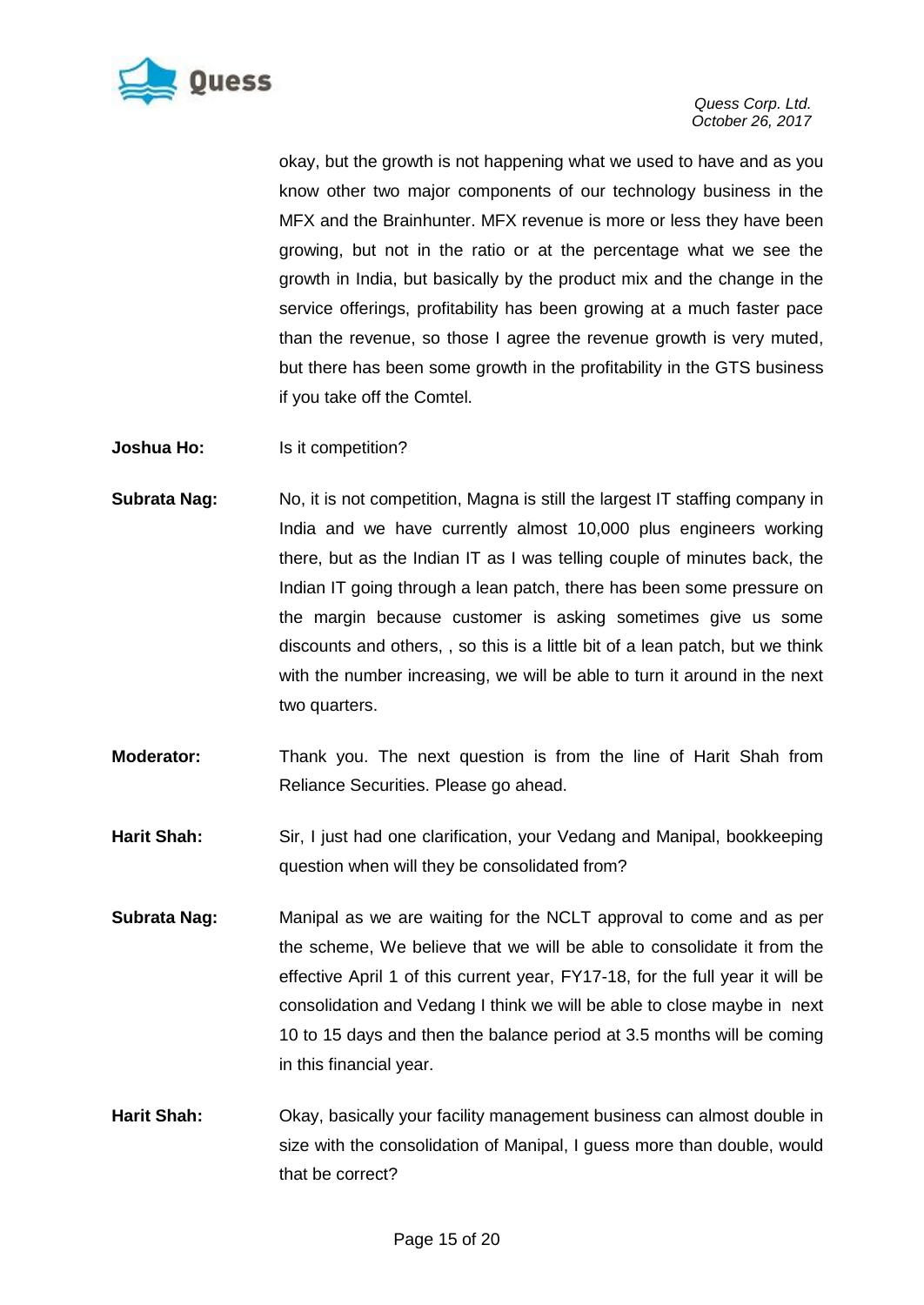

- **Subrata Nag:** Almost in the same, Facility Management currently on our own. I think we will be doing around 450 to 500, and Manipal will be almost same size, you are right, it will be double.
- **Moderator:** Thank you. The next question is from the line of Binoy Jariwala from Sunidhi Securities & Finance Ltd. Please go ahead.
- **Binoy Jariwala:** Ajit Isaac, you made a comment that Vedang margin is about 10%, is that right, because the presentation actually shows about 7%? Second, could you help me with the revenue and EBITDA for Comtel and Brainhunter, and MF Exchange for Q2 as well as H1 of FY18?
- **Ajit Isaac:** The margin for Vedang at a PAT level is 7%, at the EBITDA level is actually about 10% plus.
- **Subrata Nag:** MFX revenue is around Rs 120 to 125 crores of this and Rs 10 crores is the EBITDA, Brainhunter Rs 150 to 160 crores and Rs 3 crores EBITDA.
- **Binoy Jariwala:** This is for H1, right?
- **Subrata Nag:** Yes.
- **Binoy Jariwala:** Okay, Comtel?
- **Subrata Nag:** Comtel around Rs 175 to 180 crores is the revenue and around Rs 12 to 13 crores is the EBITDA.
- **Moderator:** Thank you. The next question is from the line of Abhishek S. from Equirus Securities. Please go ahead.
- **Abhishek S.:** Just two clarifications, first is regarding the Manipal integration, where we anticipating the integration from 2Q or has there any change in the integration timing, and second on the 80JJAA benefit, these benefits are for three years or did I hear you that there are no timelines in terms of receiving those benefits?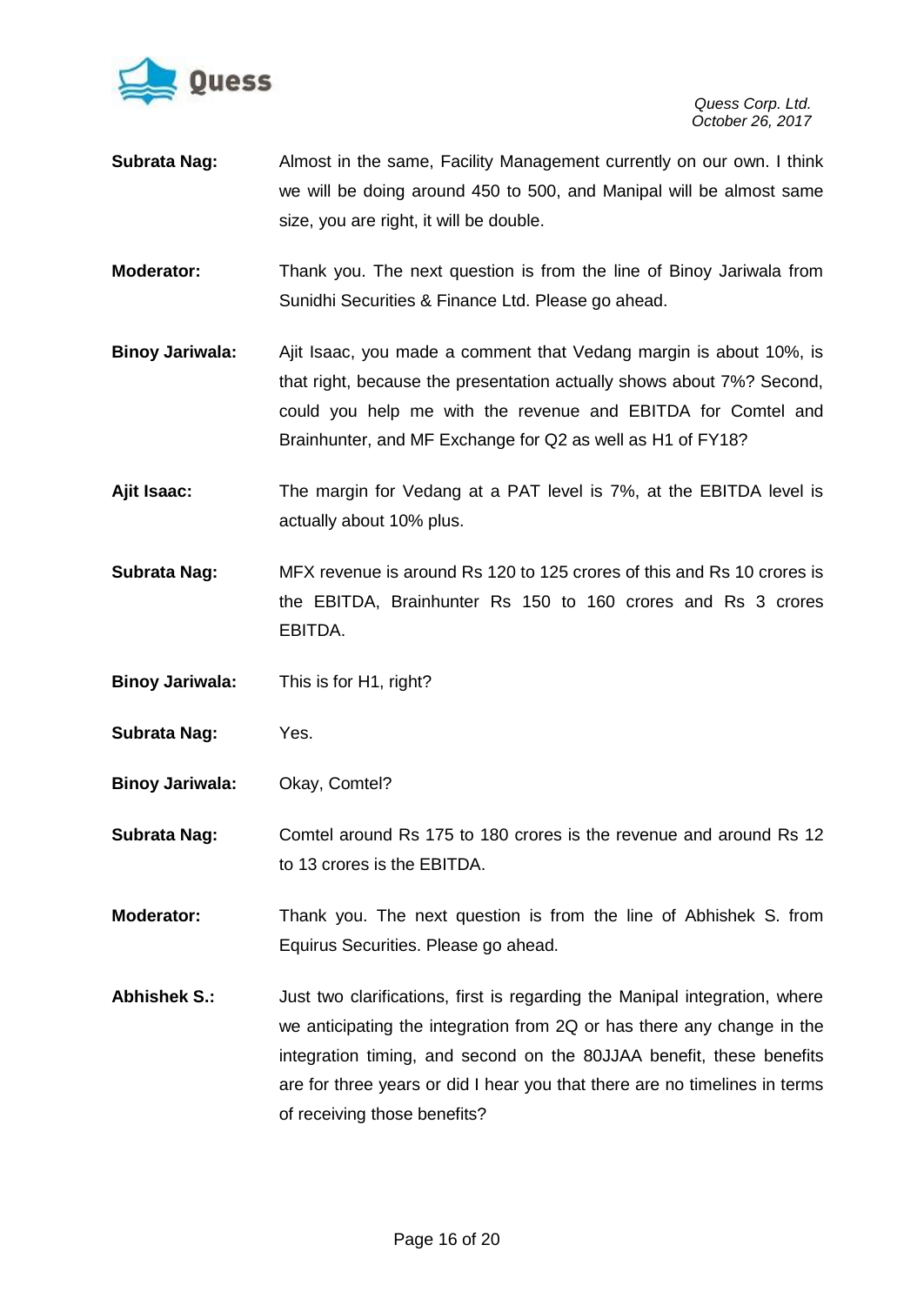

**Subrata Nag:** Manipal as you know it is pending with the NCLT Bangalore branch, the shareholders meeting, then ROC approval, then RD approval everything have come through last couple of months. NCLT had a hearing a month back then they again rolled back as per the policy with the other accretive,  $30<sup>th</sup>$  of this month is the final hearing has been set and we are expecting post that we will be getting the final order from the NCLT, so as and when we get the order we will be consolidating. Operational wise, we have already managing the company and as per our scheme, it is supposed to be effective from December 1, 2016, so if the order comes as it is as per the scheme, then we will be able to consolidate it the entire year for this year, so that is the Manipal.

> The second question what 80JJAA what I was telling, that 80JJAA in a year the benefit what we get, so basically what it says that if you spend in a year Rs. 100 for an additional headcount then you get a 90% weighted benefit for that, but that benefit you can avail in the next three years 30%, 30%, and 30%, but as per the provisions it is an open provision, so as long as the provision is there in the income tax act, you will be able to take the benefit if you go on increasing your headcount and whatever the amount you are spending for those head accounts.

- Abhishek S.: Just a third clarification, the numbers you gave for MFX, Brainhunter, and Comtel are for H1FY18, right?
- **Subrata Nag:** Yes.
- **Moderator:** Thank you. The next question is from the line of Atul Mehra from Motilal Oswal Securities. Please go ahead.
- **Atul Mehra:** Sir, just one clarification in terms if you could just talk about each segmental for first half as well as for 2Q, how would the organic revenue growth and EBITDA growth would have been, and secondly if you could give the same numbers only for the India business, organic growth for each of the divisions for 2Q and for first half, so maybe we can take it offline, but I would request if you could give these numbers on an ongoing basis because it will be easier to understand the moving pieces?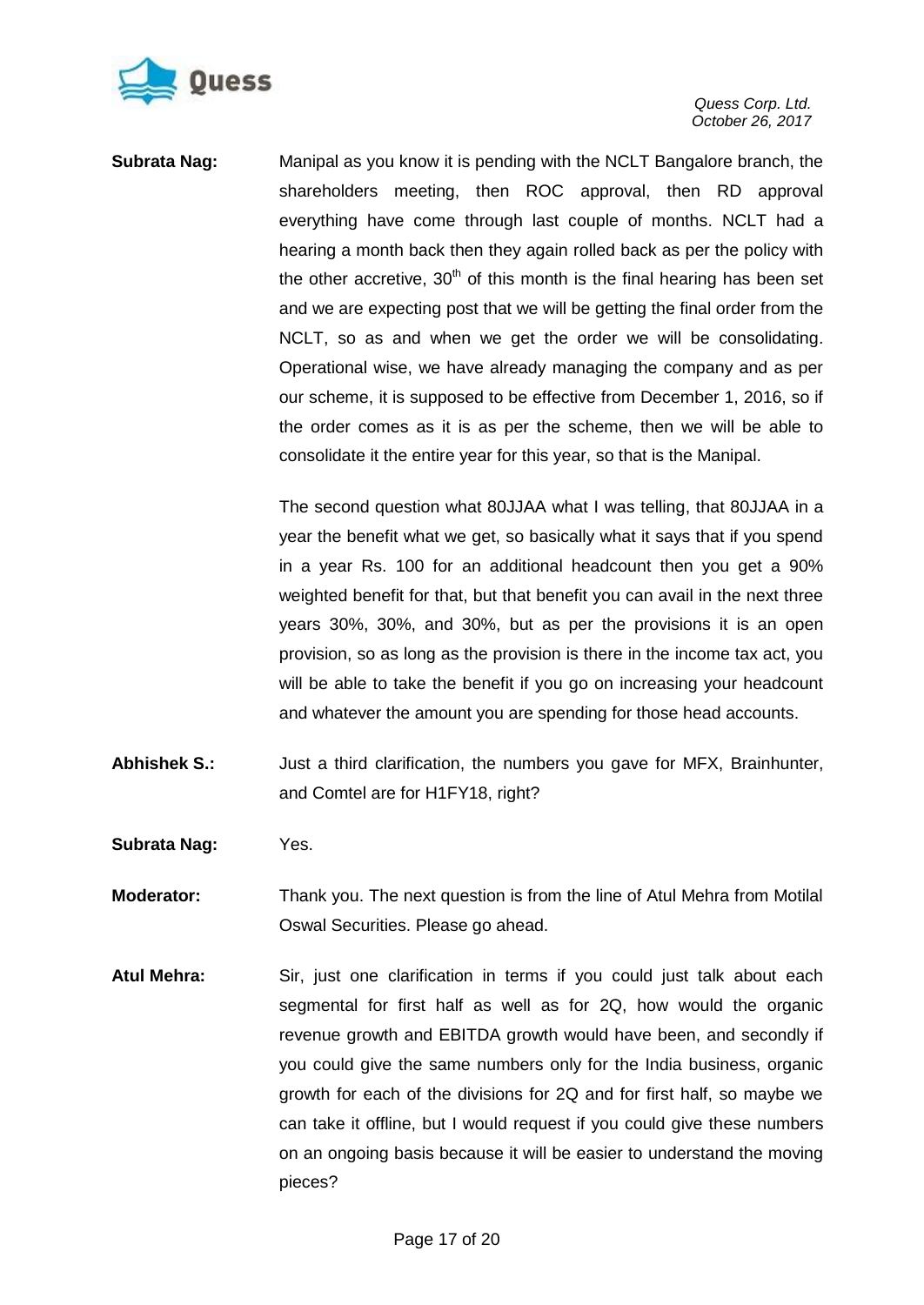

- **Subrata Nag:** It is a lot of numbers, if you come offline it will be better, but just as I was telling People and Services, Industrial Asset Management and Facility Management is 100% organic growth, there is no inorganic in that element, only one element is there that is the Comtel when you consider non-sequential in the quarter, but when you consider year-toyear quarterly, that is the part of the Comtel you have to, that is the inorganic as it was not there last year of this particular quarter., Segmental results are already published, so for these three you can easily get from there, breakup of Comtel I told, but if you still want some details I will always be happy to share with you.
- **Moderator:** Thank you. The next question is from the line of Raj Mohan, an Individual Investor. Please go ahead.
- **Raj Mohan:** Just an update on the major acquisitions that have been done last year, Terrier, Comtel, and Manipal which will happen in this quarter, generally what is the revenue growth you are experiencing in each of the three companies and what is the current consolidation and by when will they be 100% consolidated?
- **Subrata Nag:** Manipal we discussed, that Manipal we are awaiting for the NCLT approval and if it comes through as per the scheme then it will be consolidated effective the first April of this year, so the full year consolidation will be coming. For the Terrier, as you know we have 49% currently, we are doing the equity associate accounting. Our application for the balance 25% because as per the FDI, we can go up to 74%, so it is pending, initially we applied for the FIPB and FIPB is dismantled, so it is now with the MHA (Ministry of Home Affairs), we are waiting for their approval. As and when the approval comes, we will be consolidating, but we do not know the deadline, we have been following with the MHA, so we will be waiting for their approval.

Comtel has already been, we have from the very beginning started consolidating when we acquired last February and so that is already there. Manipal has been doing quite well. We are getting more business from the Manipal Group, they had new hospitals in Dwarka, Delhi, and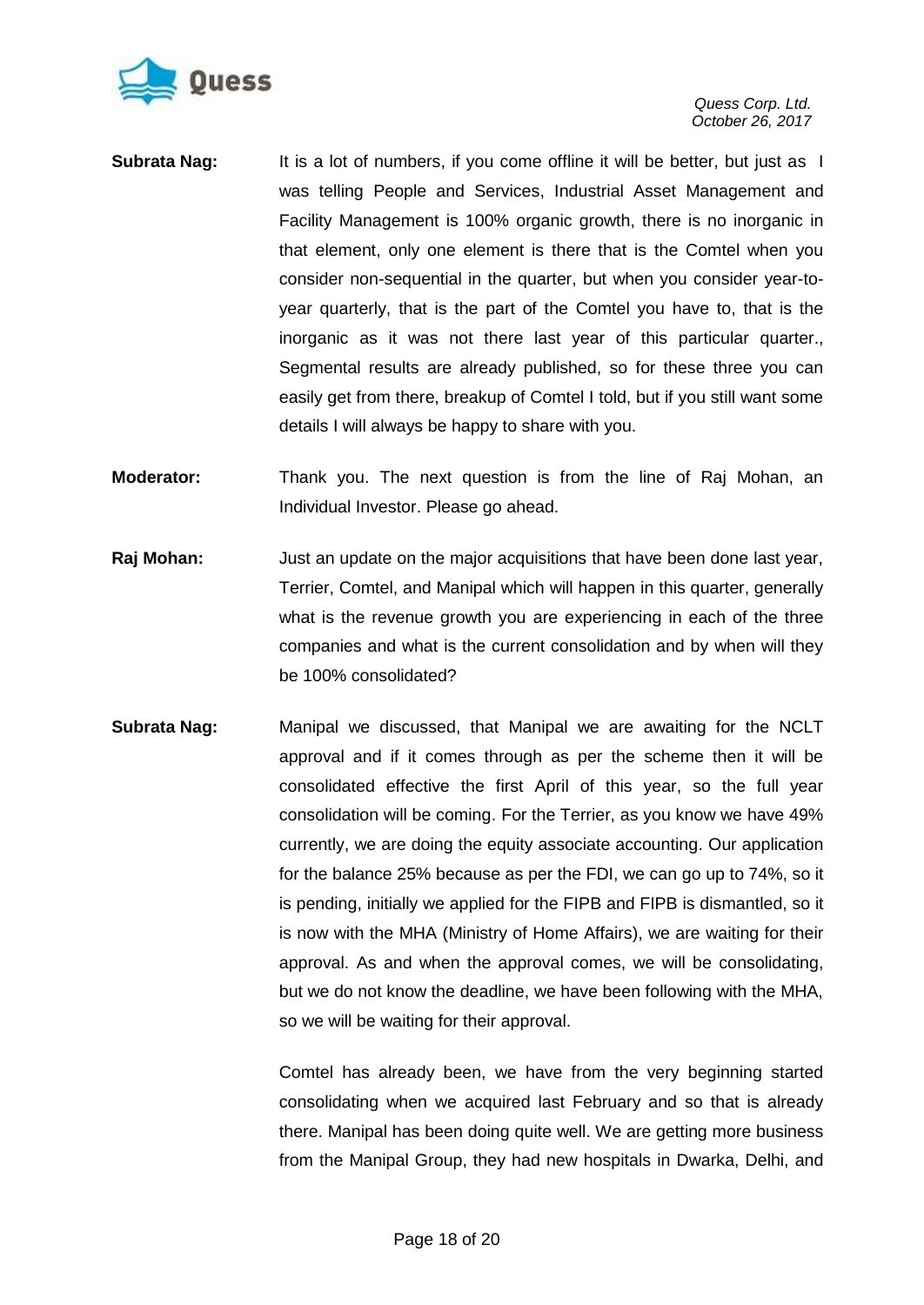

others, so we are getting business, so the growth as per the business plan we set out, we are there to achieve that. Comtel, the growth is a little I will say timid because they are facing a little bit of slowdown on the employment part in Singapore, so Singapore dependent on little bit of people from the other countries, but off late I think that restriction is getting eased out little bit, so we are seeing the growth, and Comtel, the JV we set up for the general staffing that just started operating, so we see some growth will be coming from there in the next two quarters and Terrier has been doing well so we are seeing the growth and as per the business plan, nothing to complain there.

- **Raj Mohan:** Comtel is currently at 64% or 100%, and Manipal generally in terms of revenue growth though you mentioned it is encouraging, can you put some numbers to that?
- **Ajit Isaac:** At the EBITDA level, Manipal will go from about Rs 53 to 54 crores last year to about Rs 60 to 63 crores this year, 20% growth will be there in Manipal. In Comtel, the issue is really also about the country level growth. GDP growth rate in Singapore is about 2% to 3%, so to expect that company to grow at the same pace at which Indian investments to grow will be a little unfair, but having said that, it is a very well-run company, strong entrepreneurs, and we own 64% of that and we have an earn out that is going to go in through for the next let us say two more years, so we are hoping to catch the next cycle in Singapore in terms of the upturn of the economy.
- **Moderator:** Thank you. Ladies and Gentlemen, this was the last question for today. I would now like to hand over the floor back to the management for their closing comments. Over to you, Sir.
- **Ajit Isaac:** Thank you. We have had an active and engaging discussion. We have covered a range of topics. We are looking forward to the second of half of the year. We think we have got a good base built in terms of business. We have acquisitions the role of which will add further revenues and earnings to our company, and overall post IPP we are well-positioned to conclude some more transaction. We look forward to